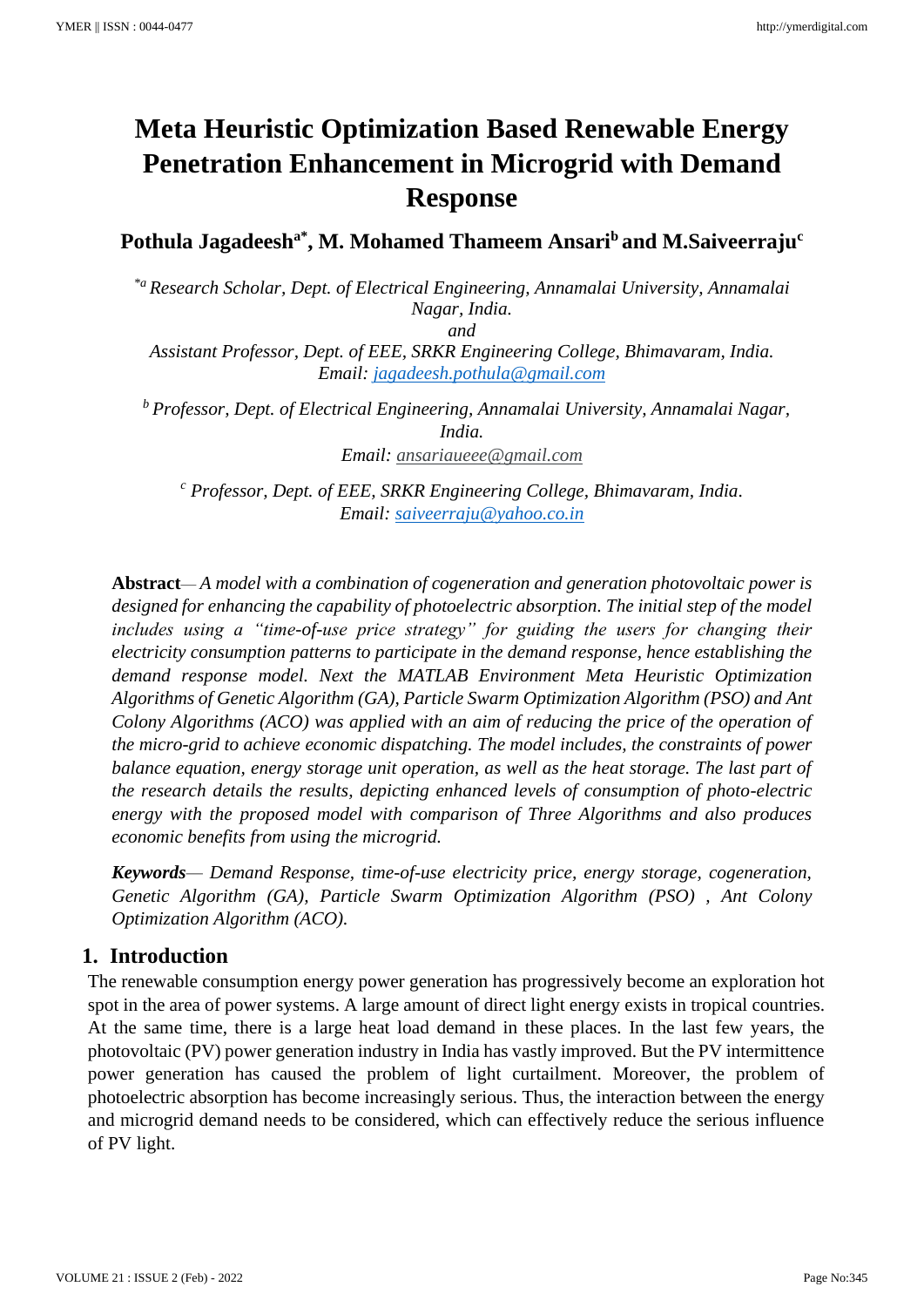The connection between the power supply and heating systems has been continuously strengthened, and some studies on the optimization of cogeneration microgrid have been reported. An optimization model for multi-time scales of microgrids containing wind power, energy storage, and cogeneration units was proposed in [1]. In [2] and [3], electric boilers were used to uncouple the heat-set restraint and solve the wind power consumption problem in thermal power plant outside its range of the power system. A photothermal power station was introduced in the cogeneration microgrid in [4] to assist in system operation, which provided an efficient way to resolve the PV power generation issue. In [5]-[9], an electro-thermal combined dispatching model was proposed, which used heat storage instruments to increase the elasticity of the cogeneration units. The combination of PV power generation and cogeneration was summarized in [10], [11], which is generally equipped with a certain heat storage capacity to compensate for the instability of PV power output. A summary of the application prospects of an electrothermal system with a large heat storage capacity to deal with the renewable energy consumption problem was presented in [12]. In [13]- [15], a combined operation system for wind storage was proposed, with a certain schedulability. But the energy storage cost is high and needs to be carefully considered in practical applications. The discussions in the above-mentioned literature on the cogeneration microgrid did not consider demand response in the operation of the microgrid.

In recent years, researches on demand response and energy storage have increased. Large-scale photoelectric consumption can be divided into cost-based consumption and delivery. Promoting local consumption of photo electronics needs to be achieved using price incentives and demand response. Dependent on the combination of the price elasticity matrix and energy storage technology, an optimization model for wind power absorption was constructed in [16], which verified the influence on the demand response wind power consumption. Wind power on-site consumption by switching high-energy load, electricity storage devices, and direct purchase of electricity by users at time-of-use tariffs were promoted in [17]-[19]. The scope of wind power consumption through external delivery was expanded in [20], [21], which is a significant method to resolve the issue of largescale wind curtailment.

The traditional photoelectric consumption model mostly combines PV power generation along with energy storage systems, ignoring the demand response with time-of-use electricity prices. The model does not take into account the role and benefits of the cogeneration device in promoting photoelectric consumption. Therefore, this study discusses the optimization of the microgrid, taking into consideration the demand response and cogeneration system with a heat storage device to promote photoelectric absorption. Firstly, a microgrid system containing a PV power generation system, cogeneration system with heat storage, energy storage, and demand response is proposed, and corresponding mathematical models are established. On this basis, the established mathematical model has settled through the meta heuristic algorithms Genetic Algorithm (GA), Particle Swarm Optimization Algorithm (PSO) and Ant Colony Algorithms (ACO). Lastly, the effectiveness of the suggested optimization operation model is checked via simulation outcomes.

This paper has the major contributions as below:

1) For the PV and cogeneration complex system, an economic dispatching model is created to enhance the photoelectric absorption capability.

2) In the hybrid system model, the "time-of-use electricity price" device is presented to adjust load distribution, which improves the photoelectric absorption level.

3) Considering the model is a blended integer linear programming dilemma, GA, PSO and ACO are utilized to resolve it. The effectiveness of the method for improving photoelectric absorption levels is verified by the analysis of experiment results.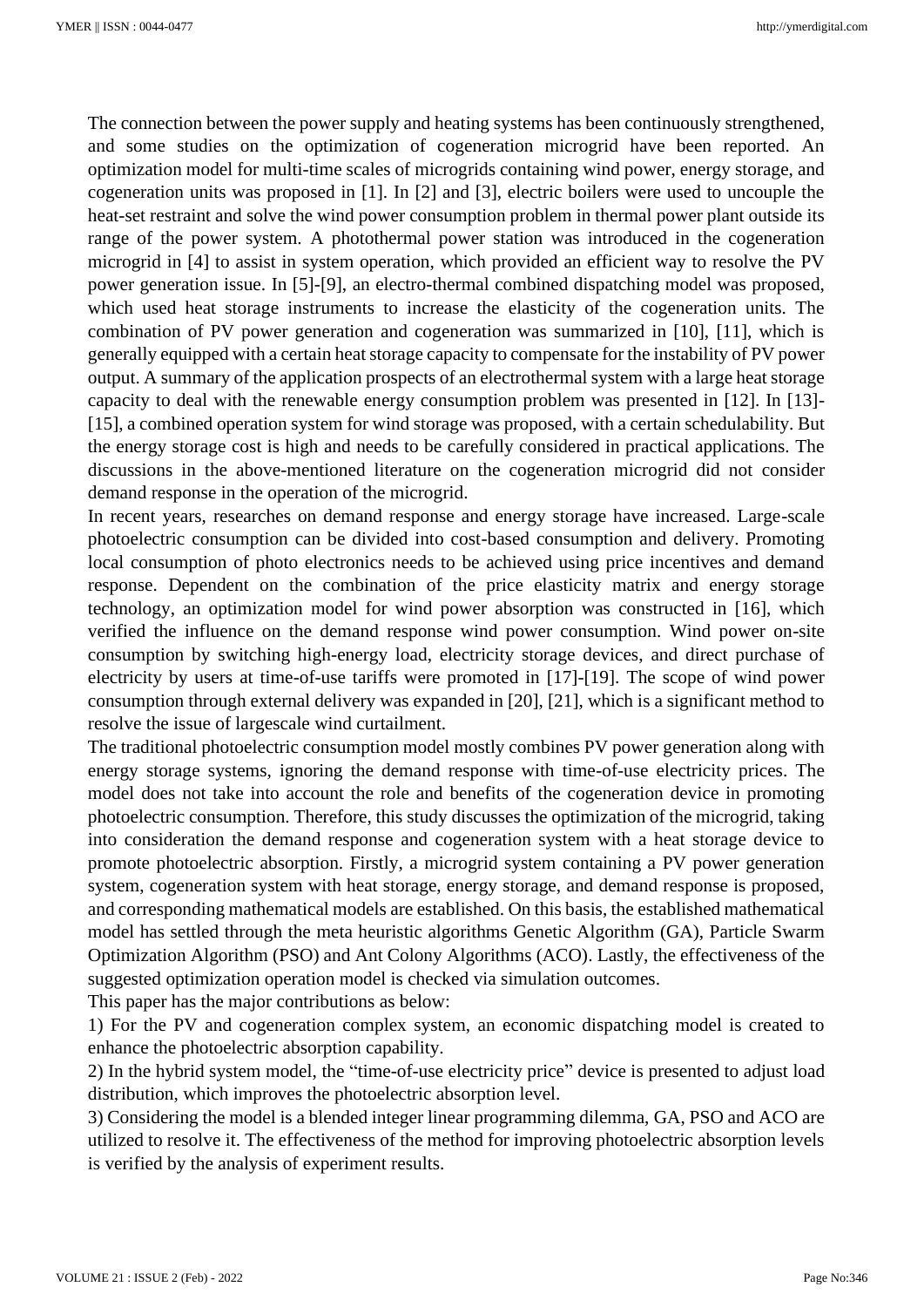## **2. System Model**

This study establishes an optimized economic dispatching model with PV generator sets, cogeneration units with heat storage, and energy storage systems, as demonstrated in Fig. 1. In this system, both electrical and thermal systems are involved and interact with each other. To promote PV consumption and solve the serious problem of light curtailment, continuously adjusting the mode of operation for energy storage arrangement as well as a cogeneration unit output( $o/p$ ) achieves the best economic benefits and ensures the secure and steady running of the microgrid. Using MATLAB Simulation Software, the test system has been constructed.



**Fig. 1. Diagram of system structure**

#### **A. Output Power Model of PV**

PV output power was closely correlated to the intensity of light. PV cells usually run within MPPT: "maximum power point tracking" mode and their o/p power may be represented as [22]:

$$
PV(t) = \zeta(t)\eta MSV\eta cos\theta(t)
$$
 (1)

where  $P_V(t)$  indicates the actual output power of PV for *t* time;  $\zeta(t)$  indicates light intensity of sun at t;  $\eta_M$  denotes efficiency in the MPPT mode; S<sub>V</sub> is area of a PV panel;  $\eta_V$  being the efficiency of the PV panel, and  $\theta(t)$  indicates the angle of incidence of the moment of illumination at time t.

## **B. Demand Response Model**

This model controls the use of electric energy by changing consumption patters of power by a user, enhancing the power efficiency, and reducing the power loss while satisfying the user's power usage. As per the price of time-of-use electricity, this study looks into the impact of demand-side management on energy use efficiency and promotes photoelectric absorption. The price reduces the electricity demand by a user at the peak time and shifts the demand to the normal or valley time. If necessary, the load is cut during the peak period to alleviate the voltage force, so that the output curve of the power system load becomes more gradual.

This model uses the time-of-use electricity price strategy [20] to promote photoelectric consumption and enhance PV utilization efficiency. Firstly, the load curve is optimized by implementing the "time-of-use" electricity price, spare capacity of load during peak hours is reduced, and the number of switch times of the generator set is reduced. Hence, a demand response model is established.

$$
E(ii) = \frac{DQ(i)/Q(i)}{Dp(i)/p(i)}
$$
(2)  

$$
E(ij) = \frac{DQ(i)/Q(i)}{Dp(i)/p(i)}
$$
(3)

here  $E(ii)$  indicates the "self-elastic coefficient" of the response of the time period at the time *i*, respectively;  $E(ij)$  denotes the mutual "elastic coefficient" of the multi-period response at the time *i* and time *j, i≠j; DQ(i),* as well as Q(i), are the amounts of change in the load and initial load after implementing the "time-of-use electricity price" of a peak to valley at the time *i,* respectively; *Dp(i)*   $\& p(i)$  are the shifts in the electricity price and initial price after implementing the peak-to-valley "time-of-use electricity price" at the time *i*, correspondingly; and  $Dp(i) \& p(i)$  are the shifts in the electricity price and initial electricity price after implementing the peak to valley "time-of-use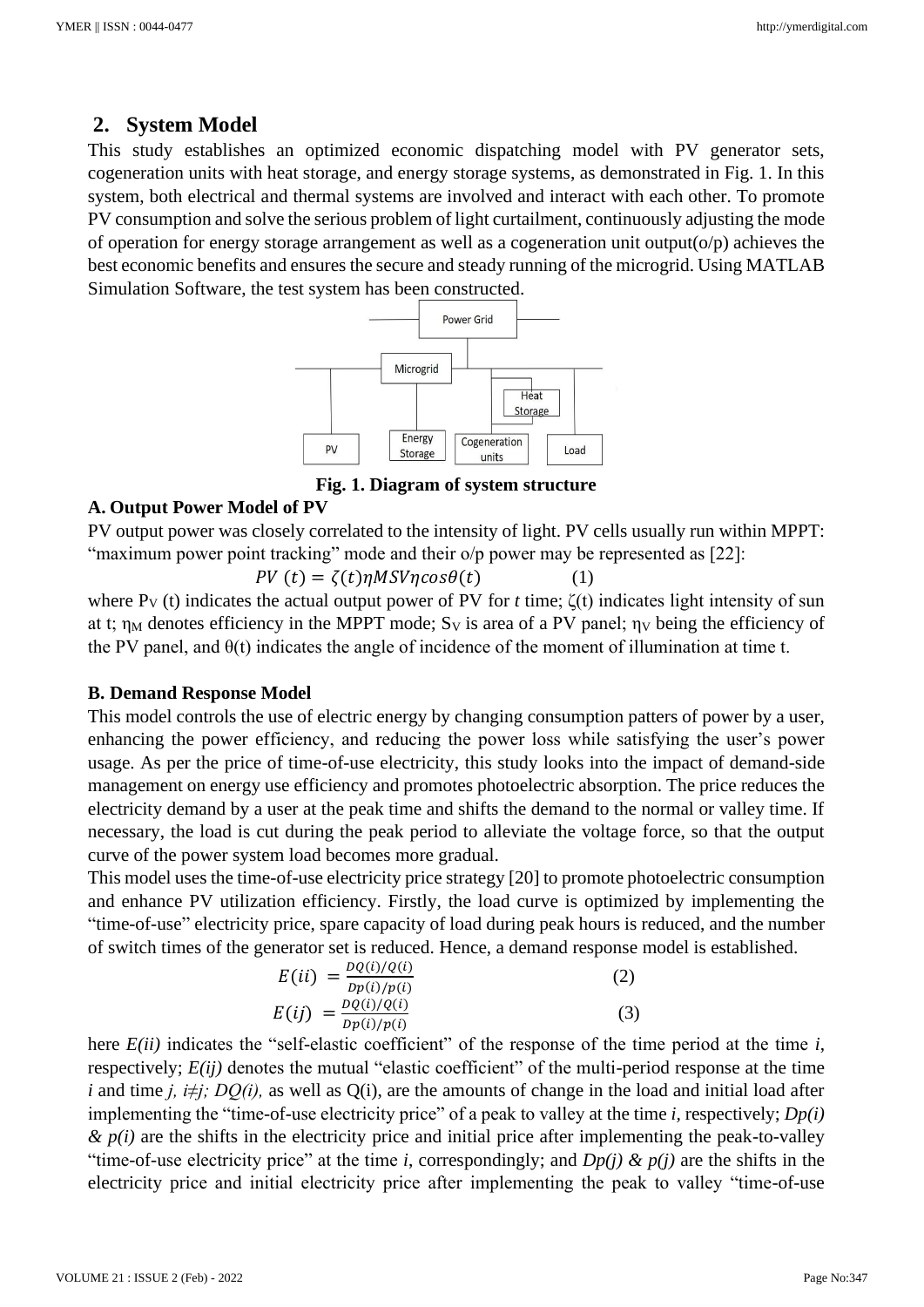electricity price" at time j, respectively. From the two types above, the amount of change in the load

is: 
$$
\Delta Q(i) = \sum_{i=1}^{T} E(ij) \frac{\Delta P(j)}{P(j)} E(ii)
$$
 (4)

Where T indicates the time period.

Depends on the load curve investigation, the fuzzy clustering method of the semi-gradient membership function is utilized to divide the peak-to-valley period. An elastic matrix containing electricity and electricity prices is introduced to describe the price response of the load in each peakto-valley period. Therefore, the load power consumption in each period is obtained after putting the time-of-use power price into practice [17]:

$$
\begin{bmatrix}\n\Delta Q(1) \\
\Delta Q(2) \\
\vdots \\
\Delta Q(T)\n\end{bmatrix}\n=\n\begin{bmatrix}\nQ(1) & 0 & \cdots & 0 \\
0 & Q(2) & \cdots & 0 \\
\vdots & \vdots & \vdots & \vdots \\
0 & 0 & \cdots & Q(T)\n\end{bmatrix}\n\begin{bmatrix}\n\Delta P(1)/p(1) \\
\Delta P(2)/p(2) \\
\vdots \\
\Delta P(T)/p(T)\n\end{bmatrix}
$$
\n(5)

Here E denotes the elastic matrix containing the electricity prices. The energy storage system has dual characteristics and can be used as a load or power source for effective transfer.

## **C. Energy Storage and Discharging Model**

In the traditional power production process, the generation and use of electric energy are carried out simultaneously, so the operation and control of the power system are deeply affected. Applying the energy storage system with power system helps solving the real-time balance problem between the power supply and demand side. When this system is widely applied to power generation side, it decreases peak-to-valley gap effectively between day and night, enhances the quality of the power, and facilitates the integration of large-scale renewable energy into a power grid.

This energy storage system has dual characteristics. It can be used as a load or as a power source to properly transfer electric energy. In the microgrid, there is a PV power generation system, which needs to be equipped with a certain energy storage capability. The aim is to balance volatility as well as the randomness of the PV output and improve power quality. During valley load period, this system works as the load to store excess energy. Throughout the peak load period, the system acts as a power source to release the stored electric energy. The energy storage system would have some loss during the dynamic procedure, including the charging & discharging process. At some time, the energy storage capability, as well as the charging/discharging power, satisfy the following relationship:

Ebat (t) =  $(1 - \tau)$ Ebat  $(t - 1)$  + [uncbat (t)Pcbat (t) - $(1 - \tau)$ Pdbat (t)/ndbat (t)]Dt (6)

where  $E<sub>bat</sub>$  (t) indicates the energy storage capability of energy storage unit at t; τ indicates loss coefficient; u indicates charging as well as discharging state variable, 1 for charging and 0 for discharging;  $\eta c_{bat}$  (t) &  $\eta d_{bat}$  (t) are charging as well as discharging efficiencies of energy storage unit at t, correspondingly;  $P_{\text{Cbat}}(t) \& P_{\text{d}_{\text{bat}}}(t)$  are the charging as well as discharging energy storage unit power at t, correspondingly.

## **D. Combined Heat and Power Model**

Volatility of PV output improves the problem of power system regulation. To improve the regulation capacity of the device, a cogeneration device with a heat storage device is added, as demonstrated in Fig.2. If the PV output is large, a space for photoelectric consumption is provided by reducing the cogeneration unit output. If the photoelectric is abandoned, the cogeneration unit increases the forced output triggered via the heat setting. To reduce the forced output, it is essential to compensate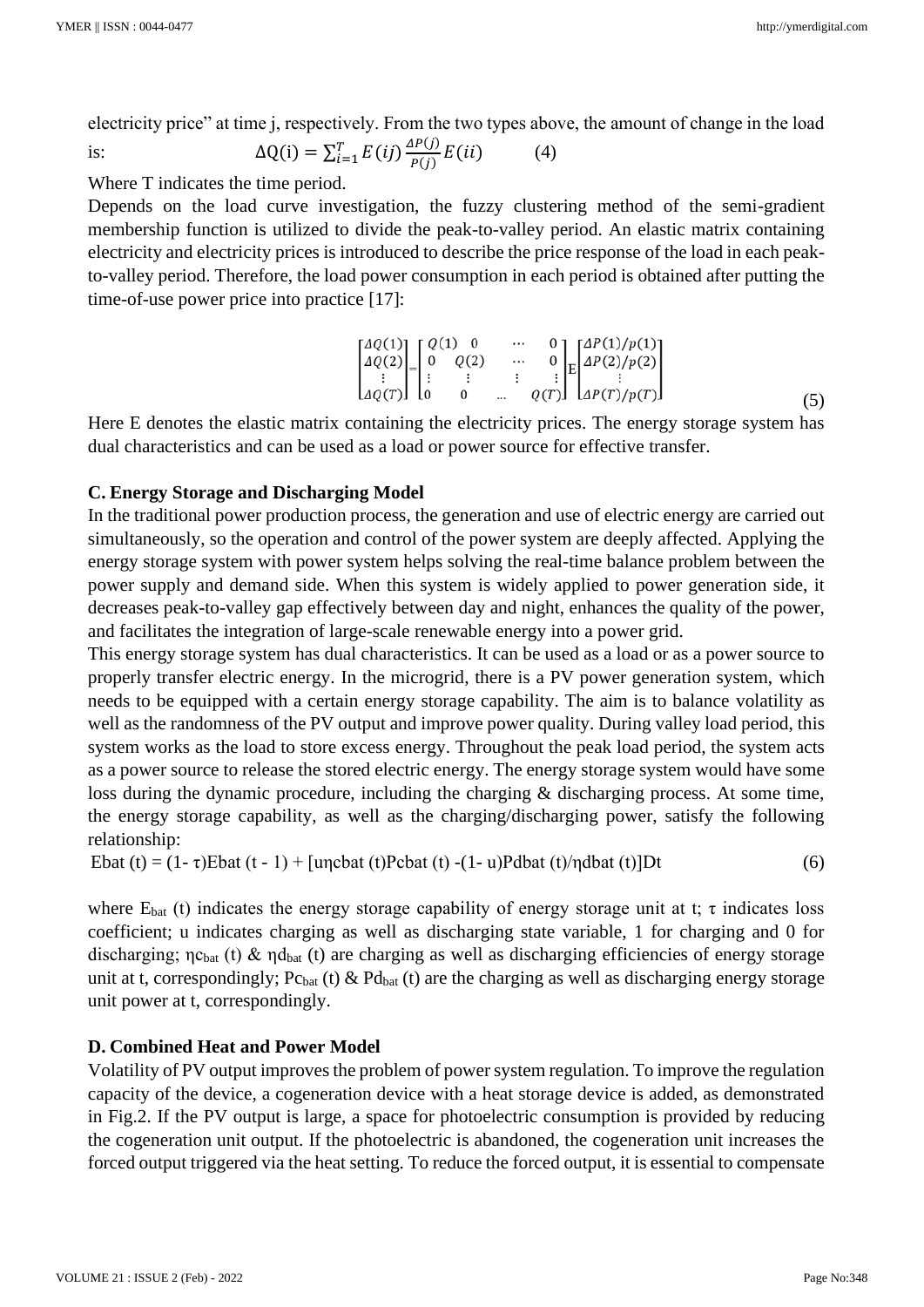for the inadequate heating portion. A heat storage unit in "cogeneration unit" may avoid the disadvantage of insufficient heating.



**Fig. 2 Combined power and heat unit with heat storage.**

However, to meet high heat load demand, the cogeneration unit requires a higher output, which causes serious light curtailment problems. With the direction of the electricity cost strategy during the peak to valley periods, the cogeneration device and heat storage device are used to decouple the heat-set constraint.

#### **3. Operating Efficiency of Microgrid**

#### **A. Objective Function**

The operation income of microgrid is composed of the income of selling electricity from microgrid to power grid, electricity purchase costs from power grid, and of generation for cogeneration unit. The optimal operation model can be described as:

$$
"min F = U_{bP} (t) P_{bgrid} (t) c_{bP} (t) - U_{sP}(t) P_{sgrid} (t) c_{sP}(t) + C_{chp} (t)
$$
\n
$$
(7)
$$

$$
C_{chp}(t) = aiP2_{chp}(t) + b_i P_{chp}(t) + c_i P_{chp}(t) H_{chp}(t) + d_i H2_{chp}(t) + e_i H_{chp}(t) + f_i
$$
 (8)

where F is the operation efficiency of microgrid;  $U_{bP}$  (t) indicates the state of electricity price to a microgrid from a power grid for  $t$  (0 means no electricity purchased; 1 otherwise);  $P_{bgrid}$  (t) denotes the electric power purchased at t;  $c_{bP}$  (t) denotes the unit price of microgrid purchasing electricity from power grid to microgrid at time t;  $U_{SP}$  (t) is a level of selling electricity from power grid to microgrid at t (0 means no electricity sold; 1 otherwise);  $P_{\text{serial}}(t)$  represents the electric power sold from microgrid to power grid on t;  $c_{SP}(t)$  denoting the unit price of selling electricity from microgrid to power grid at t;  $C_{\text{chp}}$  (t) denotes cost of power generation for cogeneration unit at t;  $a_i$ ,  $b_i$ ,  $c_i$ ,  $d_i$ ,  $e_i$ ,  $f_i$  are the coefficients of the cost function;  $P_{chp}$  (t) indicates the electric power generated by cogeneration unit for t, where  $H_{chp}$  (t) is thermal power emitting on t in a cogeneration unit.

#### **B. Constraints**

#### *1) Electric Power Constraint balance:*

 $P_{bgrid} (t) - P_{sgrid} (t) + P_{chp} (t) + \mu_{\text{Pbat}} (t) + P_V (t) - P_{\text{load}} (t) = 0$  (9)

where μ indicates the state of energy storage (0 means neither charging nor discharging; 1 means charging;  $-1$  means discharging);  $P_{bat}$  (t) indicates the charging as well as discharging power of energy storage device at t;  $P_V$  (t) represents the predicted power of PV at t, and  $P_{load}$  (t) indicates power demand of power load at t.

#### *2) Thermal power balance constraint:*

 $H_{\rm chp} (t)+H_{\rm s} (t)-H_{\rm s} (t-1)=H_{\rm load} (t)$  (10)

here  $H<sub>s</sub>(t)$  is heat storage capacity for heat storage unit at t; and  $H<sub>load</sub>$  (t) indicates demand of heat load at t.

#### *3) Constraint of Output power generator:*

 $P_{\text{chp,min}} \leq P_{\text{chp}}(t) \leq P_{\text{chp,max}}$  (11)

where  $P_{\text{chp,max}}$  &  $P_{\text{chp,min}}$  is upper as well as lower limits of electric power for a cogeneration unit, correspondingly.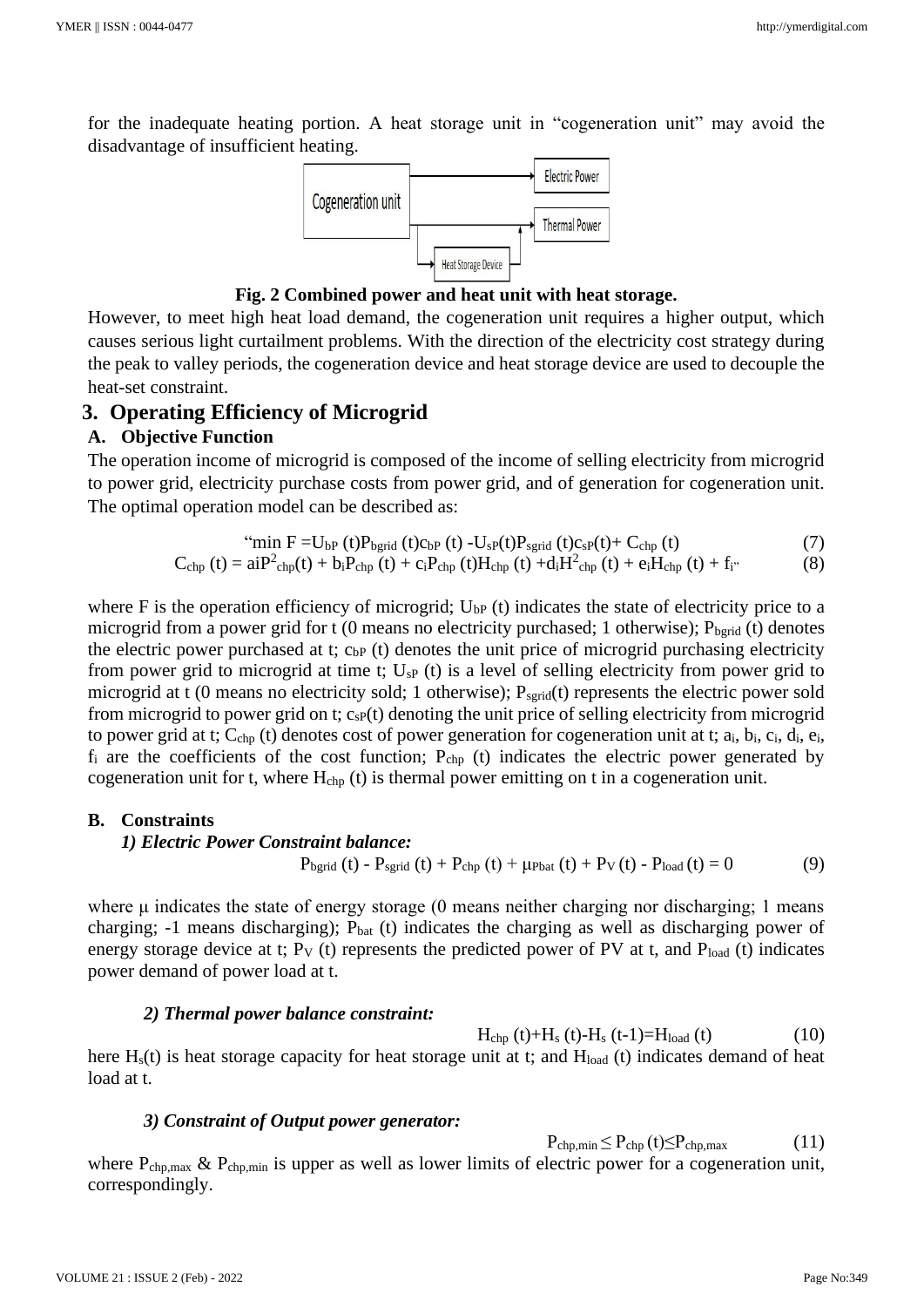#### *4) Climbing rate constraint of generator:*

 $R_{down} \leq P_{chp} (t) - P_{chp} (t-1) \leq R_{up}$  (12)

where  $R_{down}$  and  $R_{up}$  are the minimum as well as maximum uphill rates of cogeneration unit, correspondingly.

## *5) Energy storage constraints:*

$$
\{\sum_{t=1}^{T} \big( \text{Pcbat}(t) + \text{Pdbat}(t) \big) = 0 \ 0 \le \text{Pcbat}(t) \le \text{Pcbat}, \max(t) \ 0 \le \text{Pdbat}(t) \le \text{Pdbat}(t) \le \text{Pdbat}, \max(t) \ (13)
$$

where  $P_{\text{cbat,max}}$  (t) indicates the maximum charging power for energy storage unit at t; and  $P_{\text{dbat,max}}$ (t) denotes maximum discharging power of the system at time t.

#### *6) Constraints of Heat storage:*

$$
\{0 \le Hs(t) \le Hs, \max(t) \le Hf(t) \le Hf, \max(t) \tag{14}
$$

where  $H_{s,max}$  (t) represents the maximum heat storage capacity of heat storage unit for t;  $H_f$  (t) indicates capacity of heat release for heat storage unit at t;  $H_{f, max}$  (t) indicates maximum heat release capacity of heat storage unit at t.

#### *7) Electricity price constraint:*

$$
P_{\min} \leq P(t) \leq P_{\max} \tag{15}
$$

here p(t) indicates power price for t time; and  $P_{max}$  (t) &  $P_{min}$  (t) are upper as well as lower power price limits for t, respectively.

#### *8) Demand response constraint:*

$$
\sum_{t=1}^{T} \Delta Q(t) = 0 \tag{16}
$$

At time t, some loads are cut off and transferred without impacting the operation of a power system. The amount of change in load during a cycle is 0.

## **4. Optimization Model**

In the suggested optimization model of microgrid, the cost and benefit of trading between microgrids and large-scale power grid, and the power production cost of cogeneration unit are used as objective parameters. An optimization system includes the equality constraint, a minimum objective function, and many inequality limitations. In the optimization model, Three Optimization algorithms GA, PSO and ACO are used to resolve the issue iteratively, and the present optimal search solution is continuously followed to obtain the global optimal value.

#### *a) Genetic Algorithm (GA)*

The Objective function to minimize the operating cost of microgrid by considering demand response as shown is

| Min F(P,St) = $W_1 \sum_{i=0}^{T} (Pi, Pgi, Ti) + W_2 \sum_{i=0}^{L} (II(STl)$ | (17) |
|--------------------------------------------------------------------------------|------|
| Subject to, $\sum Pi + Pgi = PLi$                                              | (18) |
| $P_{min} \leq P \leq P_{max}$                                                  | (19) |
| $St_{\text{min}} \leq St \leq St_{\text{max}}$                                 | (20) |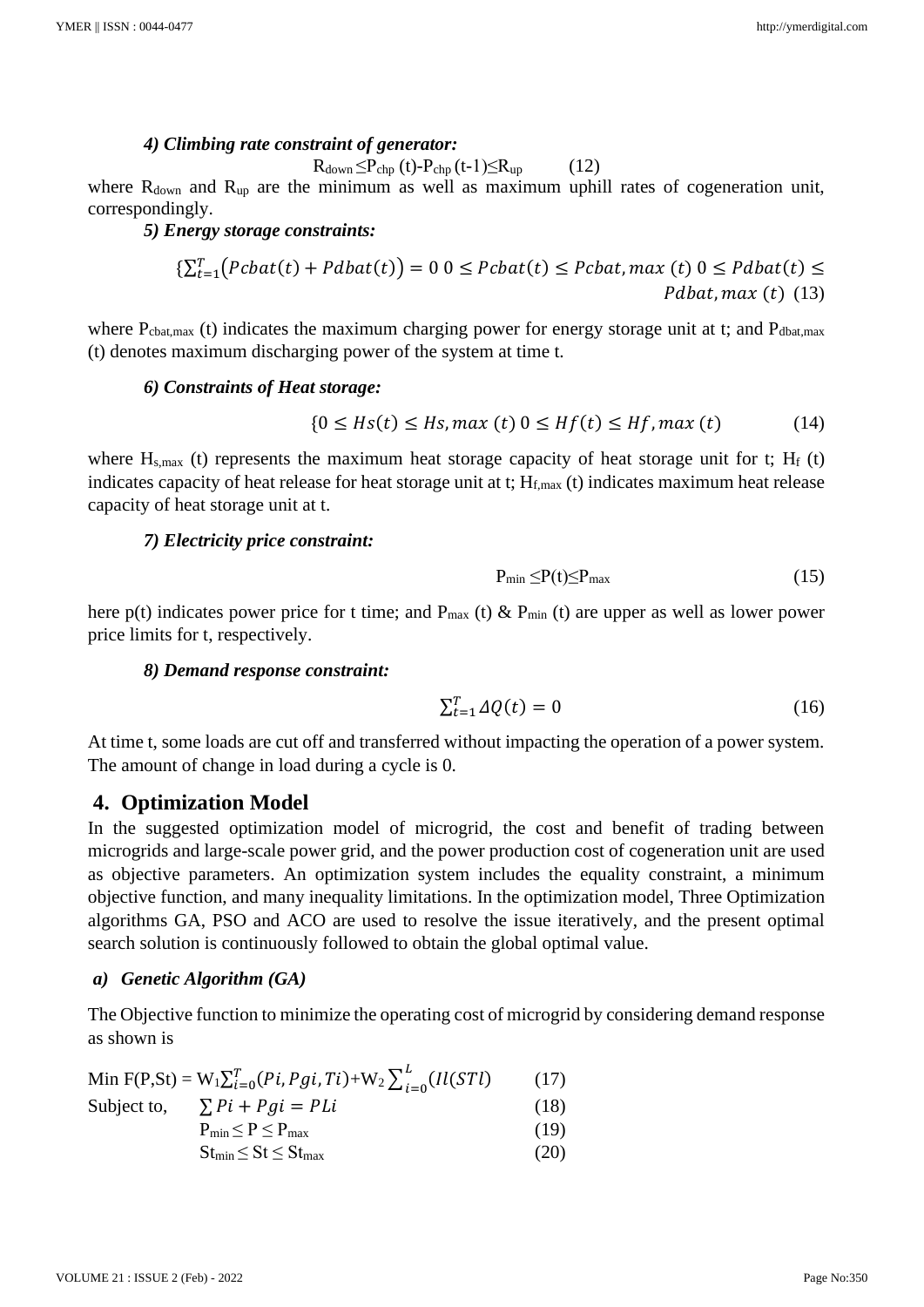

Following Fig.3 indicates the flow chart of Genetic Algorithm.

**Fig.3 Flowchart of Genetic Algorithm**

#### *b) Particle Swarm Optimization Algorithm (PSO)*

In PSO, we begin with a randomized set of individual personal solutions, dubbed a "swarm" of particles. Each particle can be represented as a point in a J-dimensional space, where J is the dimension of individual personal solutions. Each particle then moves through the defined space according to simple mathematical formulae containing its position and velocity. [24] A particle's movement is influenced by three parts - its ''momentum'', its ''memory'' of the best position it has been at (the position where the particle had the highest fitness value, called the local best), and the position of the fittest particle (called the global best). This is expected to guide the swarm toward optimal solutions. Note that a particle's fitness value is determined by a problem specific fitness function.

Mathematically, say particle i is represented as  $X_i = (x_{i1}, x_{i2},...,x_{iJ})$ . Particle i's memory of the "best" position it traversed is represented as  $P_i = (p_{i1}, p_{i2}, p_{iJ})$ . Let the rate at which the particle i moves (velocity) be given by  $Vi = (v_{i1}, v_{i2}, \ldots, v_{iJ})$ . Let the index of the particle with the best global position be g. Then, in each iteration of the algorithm, particles are manipulated according to Equations 1 and 2.

| $v_{ij} = w * v_{ij} + c_1 * r_1 * (p_{ij} - x_{ij}) + c_2 * r_2 * (p_{gj} - x_{ij})$ | (21) |
|---------------------------------------------------------------------------------------|------|
| $X_{ij} = X_{ij} + V_{ij}$                                                            | (22) |

In Equation 21, w∗vij represents the momentum of a particle. Here, w is called the inertia factor. Fig.4 Represents the flowchart of PSO Algorithm.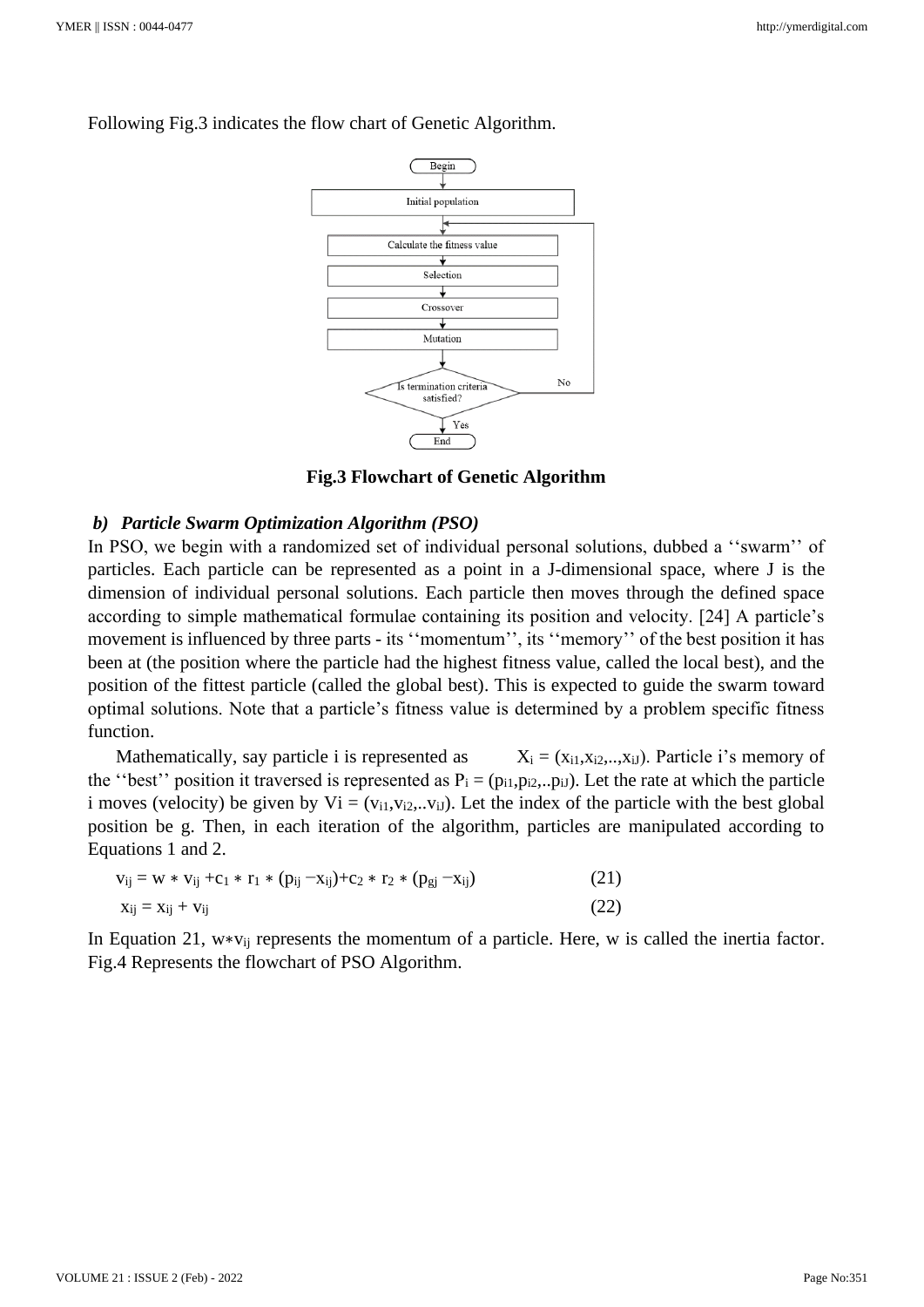

**Fig.4 Flowchart of PSO Algorithm**

## *c) Ant Colony Optimization Algorithm (ACO)*

Fig.5 depicts the flow chart. In ACO, updating of pheromones are as follows:

The objective of the modification of the pheromone is to raise the pheromone values for positive solutions and reduce those related to poor solutions. Generally, it can be attained by (i) reducing all pheromone parameters by evaporating the pheromone, (ii) growing the amounts of pheromones correlated to selecting good solutions Supd:

$$
\tau ij \leftarrow (1 - \rho). \tau ij + \rho. \sum_{s \in Supd | cij \in s} F(s) \quad (23)
$$

here  $S_{\text{upd}}$  indicates solution sets which are utilized to update,  $\rho \in (0,1]$  indicates the parameters named evaporation rate, c<sub>ij</sub> indicates finite set of available solution components and F:S→R+0 represents a function as,

$$
f(s) < f(s') \Rightarrow F(s) \geq F(s'), \forall s \neq s' \in S
$$
 (24)

 $F(\cdot)$  denotes generally known as the fitness function.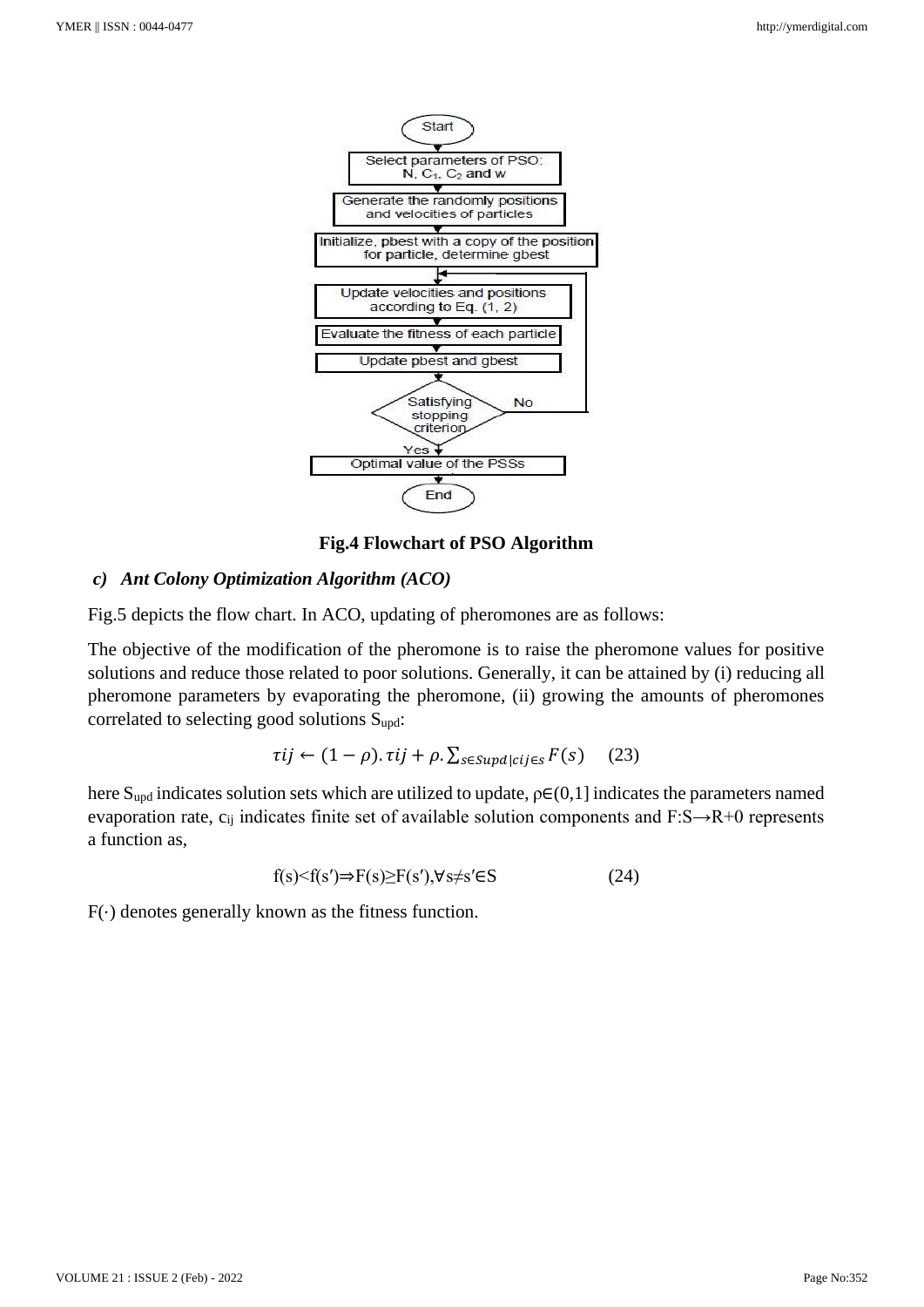

**Fig.5 Flowchart of Ant Colony Algorithm**

## **5. Simulation Results**

The availability of this proposed method and the effect of cogeneration unit can be confirmed with heat storage on photoelectric consumption, the microgrid system including PV power generation units, energy storage systems, and cogeneration generator with heat storage is selected as an illustration example. The PV prediction is shown in Fig. 6. The system uses 20 kW PV, a typical 900 kW cogeneration unit, and the maximum charging as well as the power discharging of energy storage device is 10kW. Typical daily load is used as the demand load. The optimization dispatching period is T =24 hours. The unit dispatching time is  $T<sub>d</sub>=1$  hour. The above three meta heuristic optimization algorithms are used in the model.



**Fig.6 Solar Power Prediction**

The division of time and the price of electricity are demonstrated in Table.1. The elastic matrix[23] is as follows:

E=[−0.132 0.145 0.122 0.211 − 0.114 0.154 0.334 0.286 − 0.132 ] (25)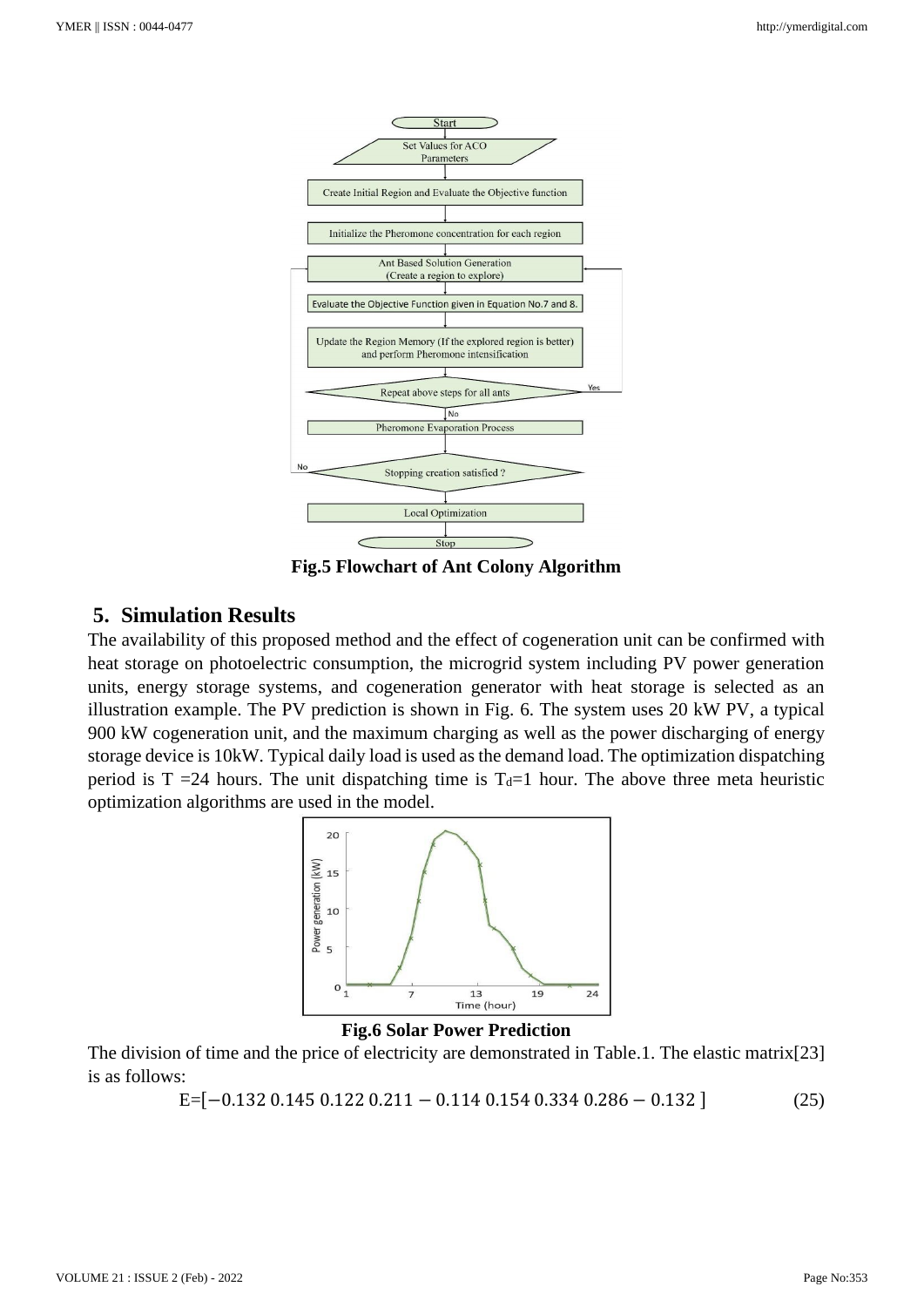| Time Type | Period                         | Price (INR. ₹/<br>kWh |
|-----------|--------------------------------|-----------------------|
| Valley    | $00:00 - 08:00$                | 3.5                   |
| Normal    | $12:00 - 17:00$                | 7.24                  |
| Peak      | $08:00 - 12:00, 17:00 - 21:00$ | 12.09                 |

#### **Table.1 Time and Electricity Price division**

In this paper, the simulation evaluation of the established optimization model is performed in the following four operation modes which are mentioned in Table.2.

*Operation mode 1:* Traditional photoelectric storage joint operation mode. Both the time-sharing electricity price and cogeneration unit with heat storage do not participate in the optimal dispatching.

*Operation mode 2:* Based on operation mode 1, the time-sharing electricity price participates in the dispatching, and does not consider the role of cogeneration unit with heat storage.

*Operation mode 3*: Based on operation mode 1, the cogeneration unit with heat storage participates in the dispatching, regardless of the role of time-of-use electricity price.

*Operation mode 4*: Based on operation mode 1, there is a joint optimization of time-of-use electricity price and cogeneration unit with heat storage.

The photoelectric consumption for operating mode 1 for three metaheuristic algorithms which are GA,PSO and ACO as shown in Fig.7, for operating mode 2 in Fig.8, for operating mode 3 in Fig.9 and for operating mode 4 in Fig.10 respectively.



**Fig.7 Photoelectric consumption comparison in Operating Mode 1**



**Fig.8 Photoelectric consumption comparison in Operating Mode 2**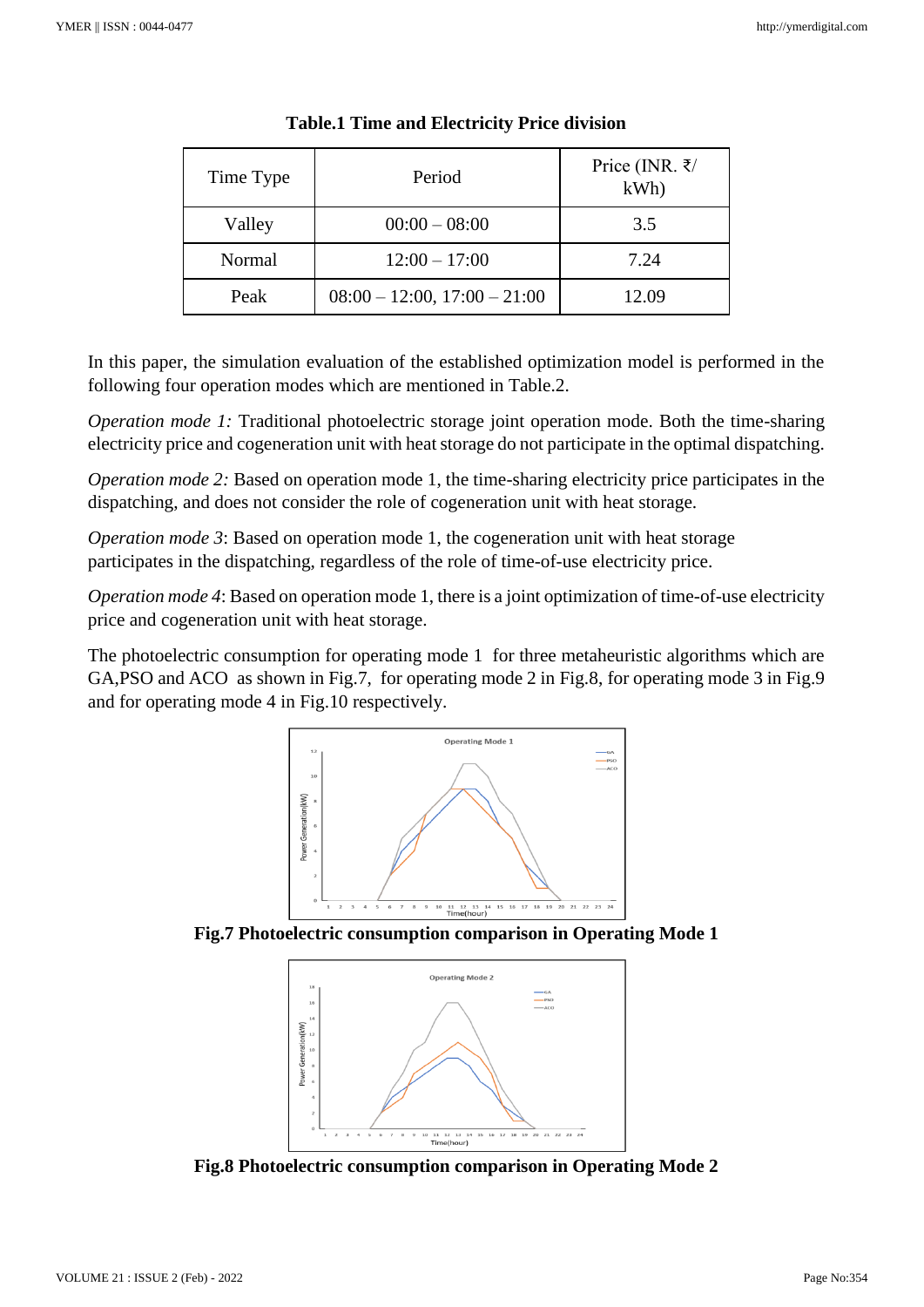

**Fig.9 Photoelectric consumption comparison in Operating Mode 3**



**Fig.10 Photoelectric consumption comparison in Operating Mode 4**

After the analysis, when the system operates with operation mode 4, the photoelectric consumption capacity is significantly improved, and almost all the discarded photoelectric energy is consumed. From above four figures we can clearly observe among those three meta heuristic optimization algorithms, ACO gives the higher photovoltaic consumption. The outcomes of the three metaheuristic algorithms GA, PSO and ACO suggested calculations are demonstrated in Table.2. By using ACO In operation mode 4, the economic cost of the system can save up to 2,15,03,630 INR, and the photoelectric consumption rate is 97.44%. From the results, the photoelectric, energy storage, cogeneration unit with heat storage, and integrated operation of "time-of-use electricity price" may enhance usage efficiency of light energy & also save economic costs. The economic costs and photoelectric consumption rates are demonstrated in Table 2.

| rabicle Operating cost and r v Consumption                                               |                           |                                             |                                                 |                                            |                                             |                                            |
|------------------------------------------------------------------------------------------|---------------------------|---------------------------------------------|-------------------------------------------------|--------------------------------------------|---------------------------------------------|--------------------------------------------|
| <b>Operation Mode</b>                                                                    | Genetic Algorithm         |                                             | Particle Swarm<br><b>Optimization Algorithm</b> |                                            | <b>Ant Colony Optimization</b><br>Algorithm |                                            |
|                                                                                          | Cost<br>$(NR/\bar{\tau})$ | <b>PV</b><br>Consump<br>tion Rate<br>$(\%)$ | Cost<br>(NR/ξ)                                  | <b>PV</b><br>Consumptio<br>$n$ Rate $(\%)$ | Cost<br>$(INR/\bar{\tau})$                  | <b>PV</b><br>Consumptio<br>$n$ Rate $(\%)$ |
| PV alone without<br>Time-Sharing<br>Dispatch and Heat<br>Storage (Operating<br>Mode $1)$ | 3,05.89,5<br>69           | 45.43                                       | 3,05.89,569                                     | 45.43                                      | 2,91,07,318                                 | 61.92                                      |

**Table.2 Operating cost and PV Consumption**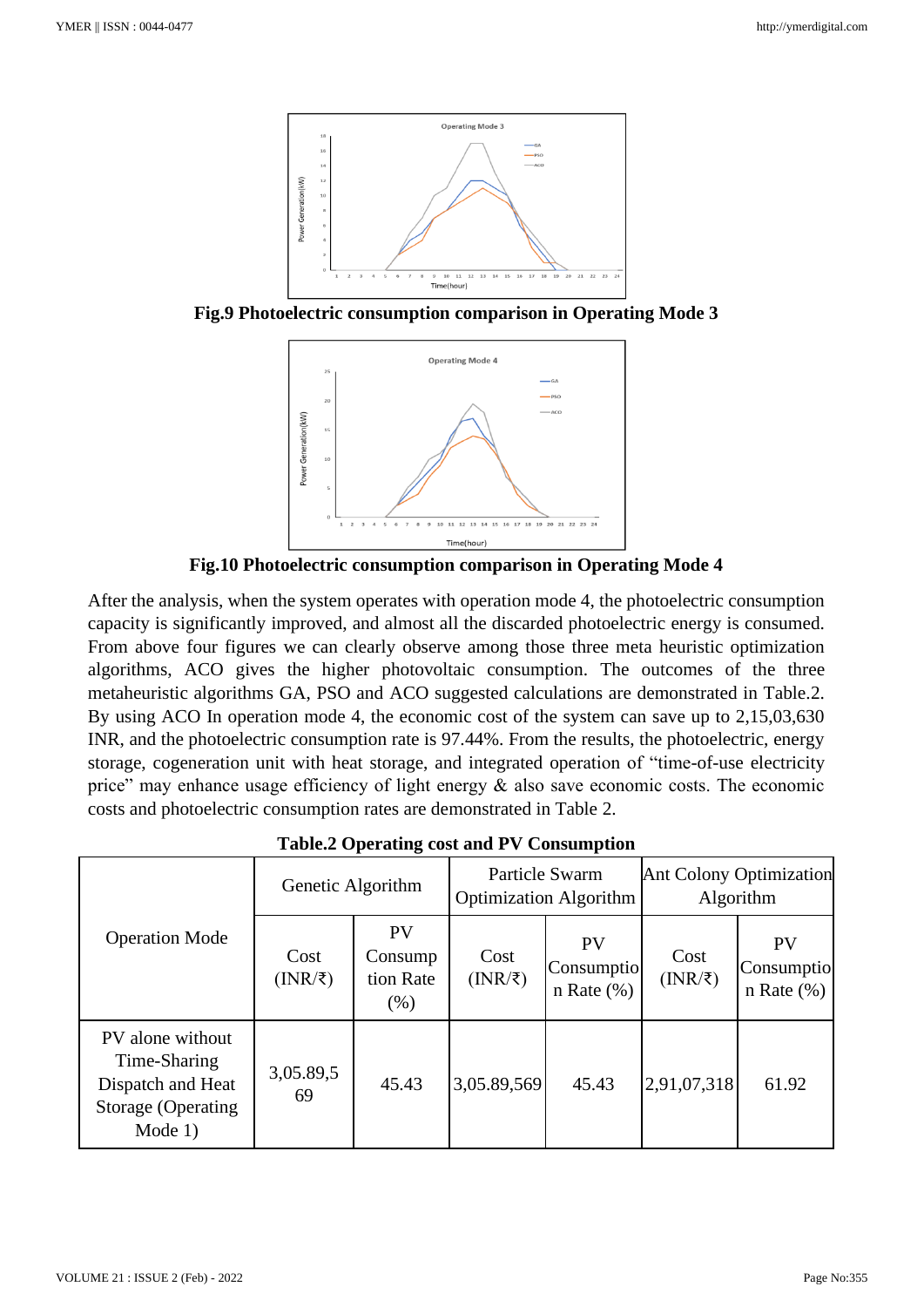| PV with time-<br>sharing dispatch<br>and without Heat<br>storage (Operating<br>Mode 2)                                       | 3,03,56,3<br>41 | 46.04 | 2,99,89,563 | 55.12 | 2,47,15,775 | 83.78 |
|------------------------------------------------------------------------------------------------------------------------------|-----------------|-------|-------------|-------|-------------|-------|
| PV with time-<br>sharing dispatch<br>along with Heat<br>Storage without<br>considering Time of<br>use (Operating)<br>Mode 3) | 2,92,13,6<br>74 | 60    | 2,98,02,789 | 56.89 | 2,33,96,949 | 91.75 |
| Optimized mode<br>With Considering<br><b>Demand Response</b><br>(Operating Mode 4)                                           | 2,45,67,6<br>57 | 85.62 | 2,79,08,786 | 71.13 | 2,15,03,630 | 97.44 |

When the PV output is high, the electricity load is comparatively small, and the energy storage unit is charged. Simultaneously, the cogeneration unit reduces the output, and the reduced thermal output is provided by the thermal storage device. If the PV output is low, the electricity load is relatively high, and the storage of energy is discharged. If in the non-low valley period, the cogeneration unit increases the output and stores the overdose heat in the heat storage unit. In the period of lightdissipation, to provide absorption space for PV, the cogeneration unit decreases the power generation output and further absorbs the photoelectricity simultaneously by the heat storage device. Fig.11 displays the change in heat storage device thermal storage in operation mode 4.

Fig.12 presents the alteration in energy storage of the energy storage unit. It may be observed that within the low valley, the system consumes less electricity, and the energy storage device may be treated as the load and then carry out the slave point. During the peak-to-valley period, the system consumes more electricity, and the energy storage device may be treated as the power source for discharging. The energy storage device performs effective charging and discharging, which reduces part of the peak-to-valley gap of power demand and participates in the scheduling of the entire system.



**Fig. 11 Change in thermal storage of heat storage device.**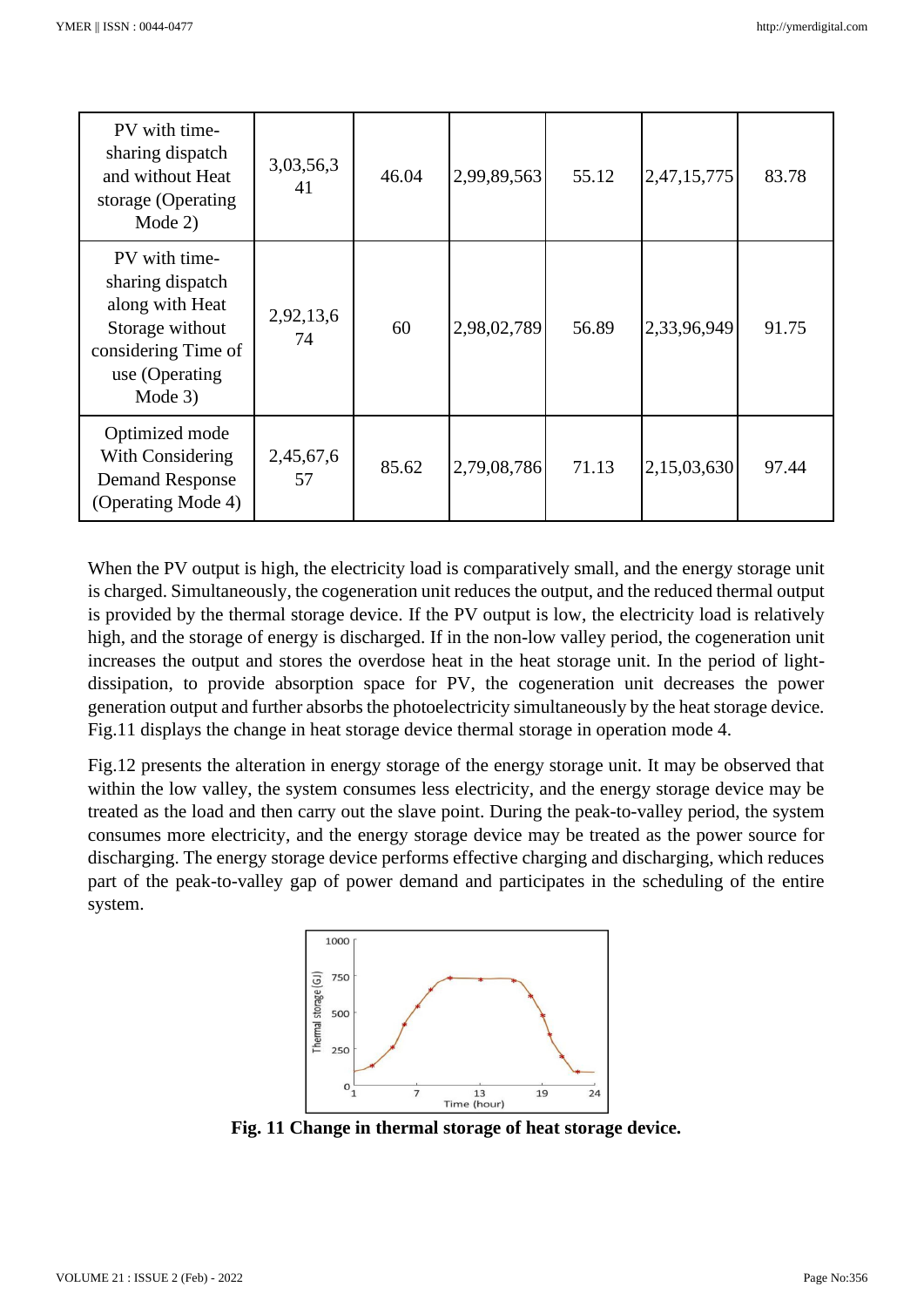

**Fig. 12Change in energy storage of energy storage device.**

The mechanism of time-of-use power price and energy storage device is incorporated into the photoelectric consumption model, which is also combined with the cogeneration unit. Fig. 13 below demonstrates the Load Demand. When mechanism of "time-of-use electricity price" along with the energy storage unit is depicted, the gap between peak to valley of load demand decreases.



## **6. CONCLUSION**

A joint system was suggested in the paper for PV, energy storage, and cogeneration units with thermal storage devices. The demand response is considered to depend on time-of-use tariffs. By MATLAB simulation verification, the following conclusions are found while comparing three meta heuristic optimization algorithms.

1) ACO Suggested model will give higher photovoltaic generation penetration in economical when compare with Genetic Algorithm and Particle Swarm Optimization.

2) In comparison with the conventional combined photoelectric storage operation mode, the proposed scheme considering the cogeneration unit with heat storage and the time-of-use electricity price can absorb more PV power. This operation mode greatly increases the photoelectric consumption rate and reduces operation costs.

3) The "time-of-use electricity price" along with the storage energy unit may help enhance load distribution and decrease gap in the maximum with minimum load.

4) The heat storage unit may use the heat load to adjust the capacity of the cogeneration unit, which can be reflected in the microgrid revenue brought about by peak clipping and valley filling.

In-depth research is also needed in subsequent studies. Ways of choosing heat storage capacity of devices require to be considered to match the PV power production, energy storage device, and cogeneration unit.

## **Appendix**

PV Power Generating Capacity: 20MW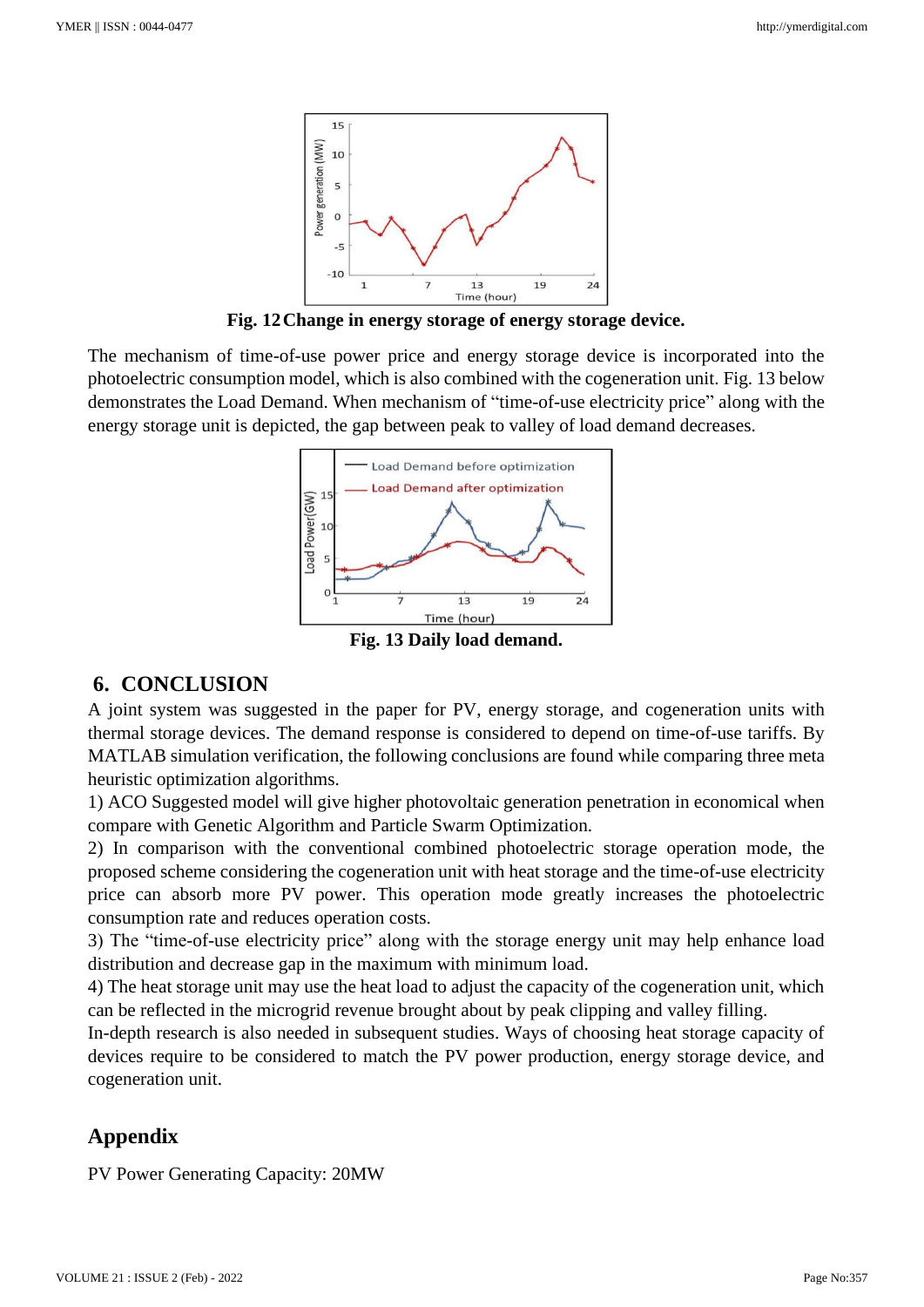Cogeneration unit Capacity: 900MW

Storage System Capacity: 10MW

Dispatching Time Period Taken for Optimization: 24 hours

Unit Dispatching time Taken for optimization: 1 hour

### **References**

- *[1] Q. Ai and R. Hao, "Key technologies and challenges for multi-energy complementarity and optimization of the integrated energy system," Automation of Electric Power Systems, vol. 42, no. 4, pp. 2-10, Feb. 2018.*
- *[2] Q. Li, L. Feng, Y. Xu et al., "Accommodation mode of wind power based on water source heat pump technology," Automation of Electric Power Systems, vol. 36, no. 17, pp. 25-27, Sept. 2012.*
- *[3] Q. Lv, H. Jiang, T. Chen et al., "Wind power accommodation by combined heat and power plant with electric boiler and its national economic evaluation," Automation of Electric Power Systems, vol. 38, no. 1, pp. 6-12, Jan. 2014.*
- *[4] E. Du, N. Zhang, C. Kang, et al., "Reviews and prospects of the operation and planning optimization for grid integrated concentrating solar power," Proceedings of the CSEE, vol. 36, no. 21, pp. 5765-5775, Nov. 2016.*
- *[5] W. Wang, L. Yang, L. Wang, et al., "Optimal dispatch of integrated electricity-heat energy system considering heat storage characteristics of heating network," Automation of Electric Power Systems, vol. 42, no. 21, pp. 45-52, Nov. 2018.*
- *[6] Q. Lv, T. Chen, H. Wang, et al., "Analysis on the peak-load regulation ability of cogeneration unit with heat accumulator," Automation of Electric Power Systems, vol. 38, no. 11, pp. 34-41, Jun. 2014.*
- *[7] Z. Li*,*W. Wu*,*M. Shahidehpour et al., "Combined heat and power dispatch considering pipeline energy storage of district heating network," IEEE Transactions on Sustainable Energy, vol. 7, no. 1, pp. 12-22, Jan. 2016.*
- *[8] Z. Li, W. Wu, J. Wang et al., "Transmission-constrained unit commitment considering combined electricity and district heating networks," IEEE Transactions on Sustainable Energy, vol. 7, no. 2, pp. 480-492, Apr. 2016*
- *[9] X. Chen, C. Kang, M. O'Malley, et al., "Increasing the flexibility of combined heat and power for wind power integration in China: modeling and implications," IEEE Transactions on Power Systems, vol. 30, no. 4, pp. 1848-1857, Jul. 2015.*
- *[10] S. H. Madaeni, R. Sioshansi, and P. Denholm, "Estimating the capacity value of concentrating solar power plants with thermal energy storage: a case study of the southwestern United States," IEEE Transactions on Power Systems, vol. 28, no. 2, pp. 1205-1215, May 2013.*
- *[11] R. Sioshansi and P. Denholm, "The value of concentrating solar power and thermal energy storage," IEEE Transactions on Sustainable Energy, vol. 1, no. 3, pp. 173-183, Oct. 2010.*
- *[12] Y. Cui, Z. Chen, G. Yan, et al., "Coordinated wind power accommodating dispatch model based on electric boiler and CHP with thermal energy storage," Proceedings of the CSEE, vol. 36, no. 15, pp. 4072- 4080, Aug. 2016.*
- *[13] F. Xu, Y. Min, L. Chen et al., "Combined electricity-heat operation system containing large capacity thermal energy storage," Proceedings of the CSEE, vol. 34, no. 29, pp. 5063-5072, Oct. 2014.*